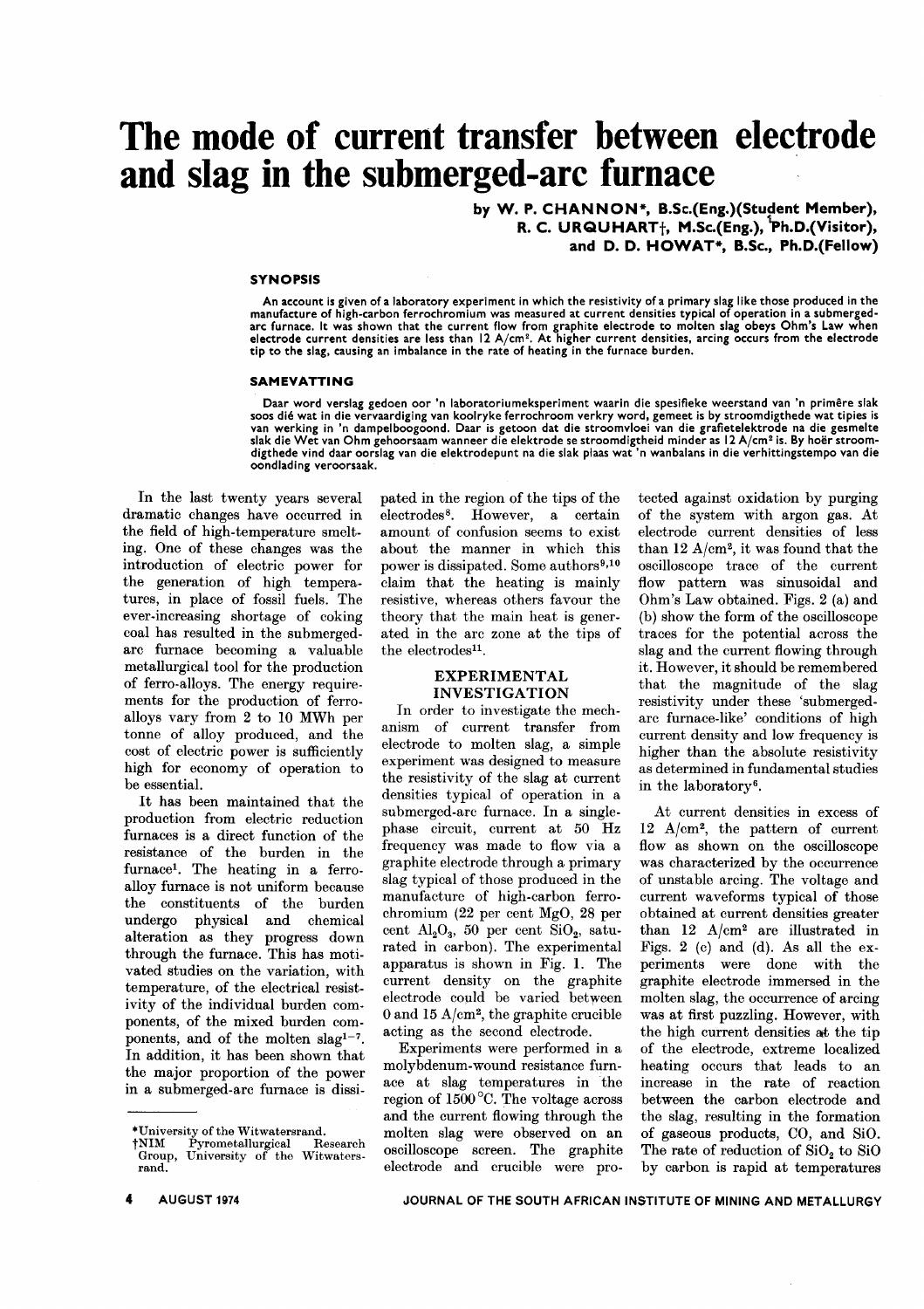

- **I Graphite rod**
- 
- **2 Sindanyo collar J Graphite spacer ring**
- 
- **4 Electrode 5 Inner alumina tube**
- **6 Furnace heating coils**
- **7 Outer alumina tube**
- **8 Graphite crucible**
- **9 Graphite support rod**
- **10 Alumina thermocouple sheath**
- **II Sindanyo disc**
- **12 Support collar**

greater than  $1500^{\circ}C^{12}$ , and confirmation of this mechanism was obtained by the presence of a precipitated film of silica in the upper regions of the experimental furnace. The electric circuit for the system under arcing conditions is shown in Fig. 3. As shown in Fig. 2 (c), the voltage waveform represents the total voltage drop across the series combination of the arc and slag resistance, that is, the sum of the square wave voltage drop across the arc and the sine wave voltage drop across the slag resistance. The



- **Fig. 2-Waveforms obtained for conduction experiments in the slag medium** (a) Sinusoidal voltage drop across slag resistance.<br>(b) Sinusoidal current flowing through the slag. The current lags the voltage by
- 18°. **(c) Voltage drop across the arc and the slag resistance.**
- **(d) Arcing current and theoretically predicted arcing current.**

voltage trace is characterized by a sharp rise to the peak voltage required to re-ignite the arc  $(e_i)$ . As soon as the arc strikes, current flow is re. established and the voltage drops to the arc voltage  $(e_a)$ , which remains constant for the remainder of the half cycle. The sinusoidal cap on the voltage trace represents the voltage drop across the slag resistance.

It is of interest at this point to call attention to the fact that, in Figs. 2 (c) and (d), the ignition and arc voltage, as well as the current, differ in each half cycle. This effect is primarily due to the differences in cathode behaviour of the graphite electrode and the slag surface as the polarity reverses with the alternat. ing current. During the second halfcycle, when the graphite electrode was the cathode, the arc conductivity was superior as shown by the lower arc voltage and higher current. This is in agreement with a similar finding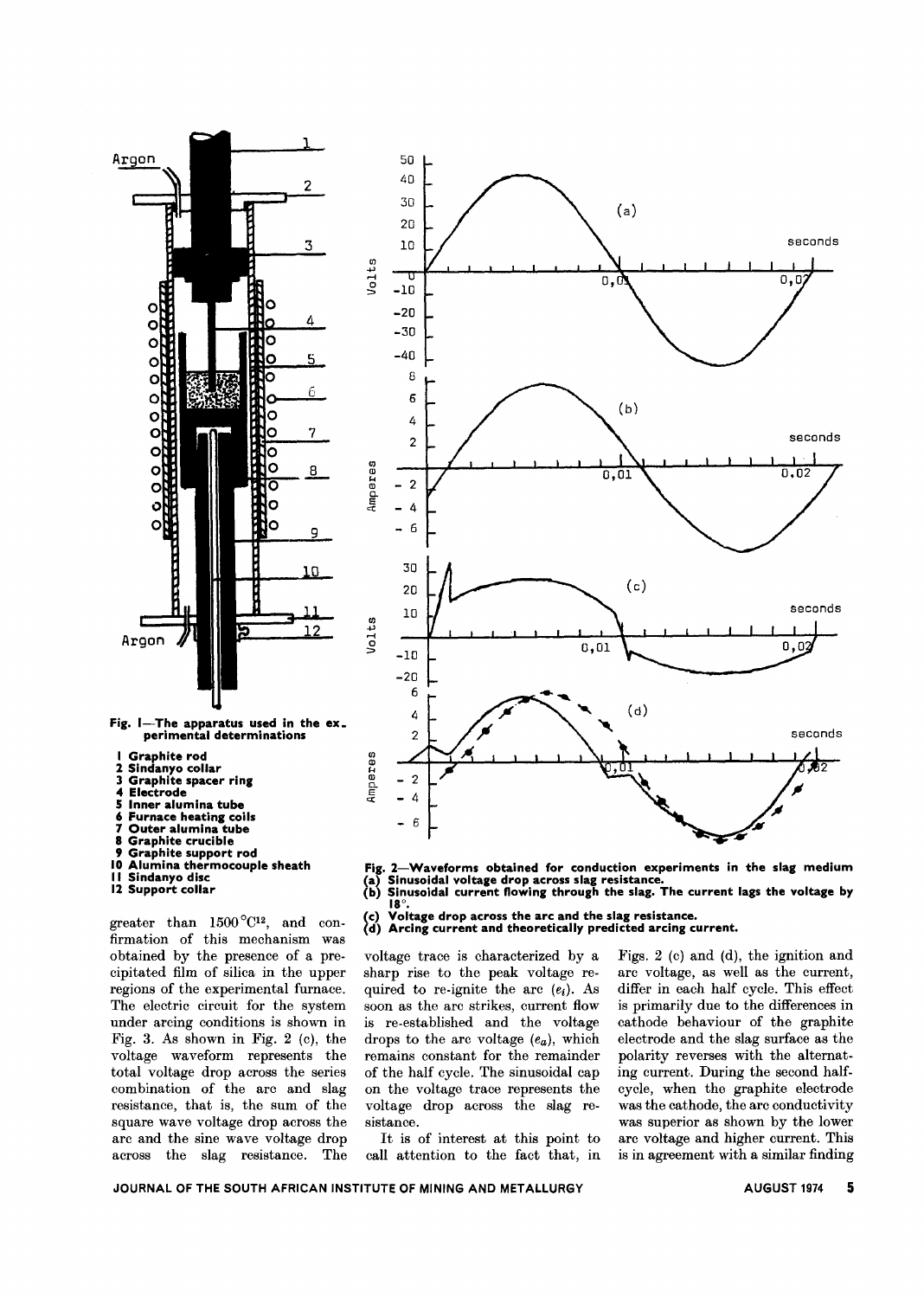

Fig. 3—A schematic diagram illustrating the two possible means of conduction (a) Ohmic conduction as shown by the equivalent circuit and the sinusoidal voltage drop across the slag resistance.

The equivalent circuit under conditions of arcing and the corresponding  $(b)$ voltage drop across the arc and slag resistance.

by Schwabe<sup>13</sup> and Bowman et al.<sup>14</sup> concerning open-arc steel-melting furnaces.

The equation describing the arcing circuit of Fig. 3 is:

$$
L\frac{di}{dt} + i R + e_a = E_m \sin{(wt - \phi)},
$$
  
where  $wt \ge \phi$ 

and  $\phi$ =are ignition angle with respect to the supplyvoltage zero crossing,

$$
\sin \phi = \frac{e_i}{E_m},
$$

 $L$ =the inductance of the circuit, and

 $R$ =the resistance of the slag and circuit.

In the case of open-arc steelmaking furnaces, the voltage drop across the busbar resistance  $(ir)$  is small compared with  $e_a$ , and so this term is usually neglected in the above equation. However, in the submerged-arc equivalent, the voltage drop across the slag resistance is not insignificant. A solution of the above differential equation has been given as:15

$$
i = \frac{E_m}{Z} \left\{ \sin{(wt - \phi)} - \sin{(\phi - \alpha)} \right.
$$
  
\n
$$
exp\left[\frac{-R(wt - \phi)}{X}\right] - \frac{e_a Z}{E_m R}
$$
  
\n
$$
\left[1 - exp\left(\frac{-R(wt - \phi)}{X}\right)\right]
$$

where  $X=$ inductance of the circuit

Z=impedance of the cir-  
cuit=
$$
\sqrt{R^2+X^2}
$$
, and  
tan  $a=X/R$ .

The current flowing in the circuit shown in Fig. 3 was calculated from the above equation and for the following experimental conditions:

$$
e_{a}^{+}=17 \text{ V} \qquad e_{a}^{-}=7 \text{ V}
$$
  
\n
$$
e_{i}^{+}=35 \text{ V} \qquad e_{i}^{-}=10,5 \text{ V}
$$
  
\n
$$
\alpha=18^{\circ} \qquad e_{i}^{-}=10,5 \text{ V}
$$
  
\n
$$
r=6,5 \text{ }\Omega
$$
  
\n
$$
r_{s}=5,5 \text{ }\Omega
$$
  
\n
$$
R=12,0 \text{ }\Omega.
$$

The calculated current is shown in Fig. 2 (d). On the positive half-cycle there appears to be a significant divergence between the measured current and that calculated from the equation shown above. On the negative half-cycle, the measured and calculated current values show significantly better agreement.

A larger variation from the measured value is experienced on the positive half-cycle, and this is probably due to the variation in the arcing voltage (17 to 11 V) for this half-cycle.

The presence of an inductive load in the circuit serves to introduce a phase lag of the current behind voltage. This is illustrated in Figs. 2 (a) and (b), where the current trace passes through zero  $a=18^{\circ}$  after the voltage trace. This tends to stabilize the arc because the voltage can reach the required ignition value

while the current is approaching zero on the negative cycle. A lowpower factor then has the tendency to stabilize arcing. With the trend towards larger and larger production units, the furnace resistance decreases with respect to reactance leading to low-power factors<sup>16</sup>, causing conditions where the elimination of arcing may prove more difficult than with smaller units.

If the average value for the current is obtained from the positive  $(3,4 A)$ and the negative  $(4,2\ A)$  half-cycles, an average value for the equivalent resistance of the arc can be calculated based on the positive and negative arc voltages. In the experiment, the arc resistances for the positive and negative half-cycle were 5 and 1,7  $\Omega$  respectively, as compared with a slag resistance of  $5\Omega$ . It follows, of course, that the resistance of the arc is quite different from an ohmic resistance, the arc resistance varying with voltage and current.

It is apparent that, if are formation occurs during conduction from a graphite electrode to a molten slag, the resistance of the system is increased, and therefore, at a constant supply voltage, the total power dissipated in the circuit will decrease. This phenomenon is evident in Fig. 2, where the first two waveforms represent the voltage drop across the slag resistance and the current flowing through the resistance if arcing did not occur. The last two waveforms in Fig. 2 represent the voltage drop across the are and the slag resistance and the current flowing. The average power dissipated in the system can be determined by the voltage multiplied by the current over the period of interest. The power dissipated in the slag under conditions of ohmic conduction was 162 W and the power dissipated in the arc combined with the slag was 73 W, a decrease of 55 per cent at the same applied voltage. In this sense, the occurrence of an arc at the tip of the electrode is undesirable because the amount of useful power dissipated in the burden is reduced.

#### SUBMERGED-ARC FURNACE **OPERATION**

In normal submerged-arc furnace operation, the current density is usually less than one-half of the